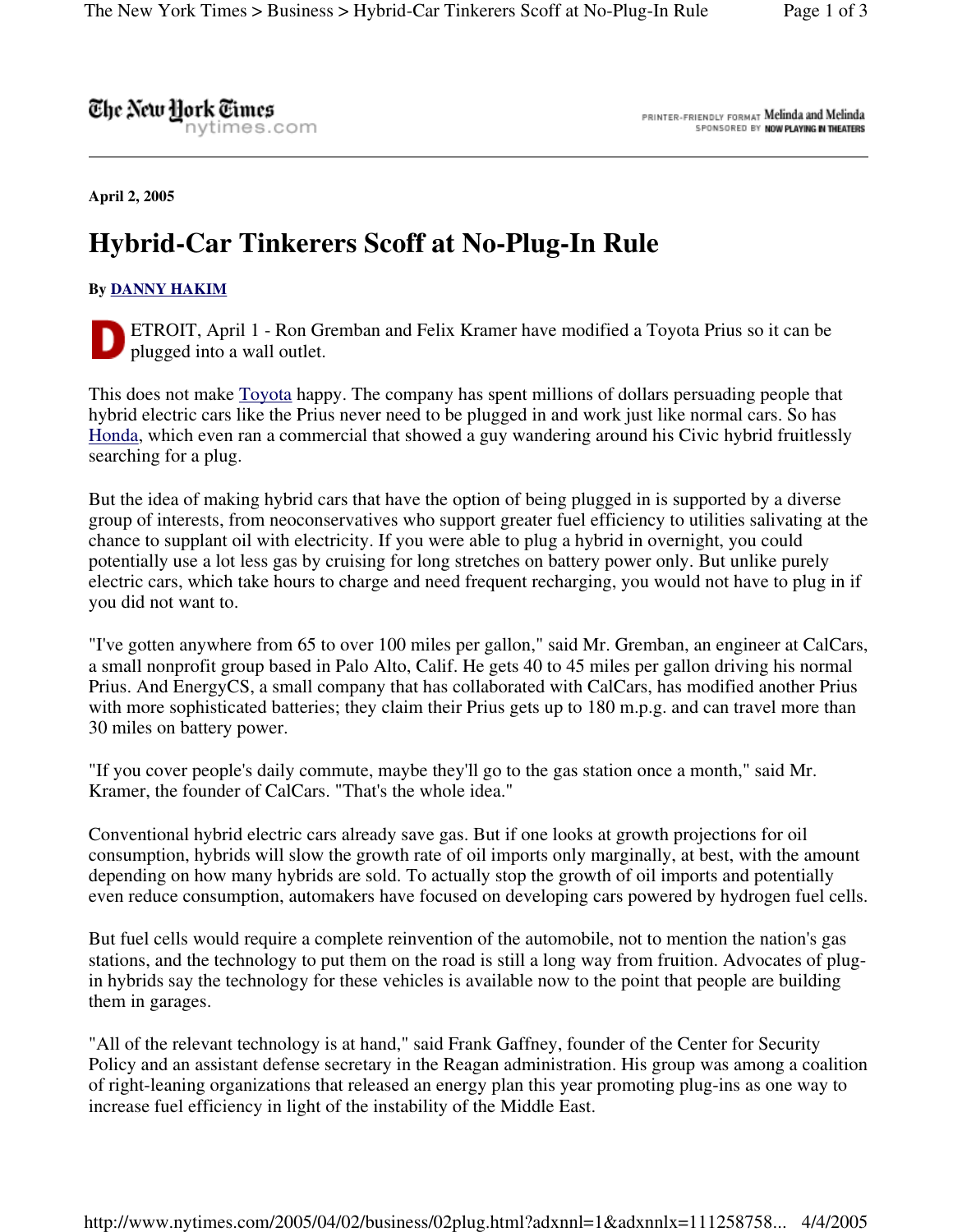"If you're thinking about this as an environmental issue first and foremost, you're missing the point," Mr. Gaffney said. Curbing dependence on foreign oil, he added, "is a national security emergency."

Toyota, however, says the plug-in is not ready for prime time.

"They say this is the next great thing, but it just isn't," said David Hermance, an executive engineer at Toyota. "The electric utilities really want to sell electricity and they want to sell it to the transportation sector because that expands their market. They have an agenda."

But the plug-in hybrid is not just coming out of the garages of enthusiasts in California. DaimlerChrysler has developed several dozen plug-in hybrid vans in cooperation with the Electric Power Research Institute, a group financed by more than 300 utilities, including the New York Power Authority and Southern California Edison. Testing of the vans will start this year, and one will be used by The New York Times on a newspaper delivery route in Manhattan. Several small companies are also developing or have developed plug-in hybrid prototypes.

"We think it's the only way to rekindle interest in electric transportation," said Robert Graham, who manages research into electric vehicles for the Research Institute. "There are no technology hurdles at all. It's simply a matter of getting the vehicle built out on the street and getting people to recognize its value."

For power companies, the notion of people plugging in cars overnight represents not only a new way to make money, but the vehicles would also draw power mostly during off hours which would improve efficiency, because power plants cannot simply shut down at night as demand diminishes.

As it stands, though, modifying a hybrid like the Prius to enable it to plug in would add perhaps \$2,000 to \$3,000 to the cost of a car that is already roughly \$3,000 more expensive than conventional gas cars. Advocates say the costs would be much lower if such cars were mass-produced by a major automaker.

But Nick Cappa, a spokesman for DaimlerChrysler, was cautious, calling the technology one of many the company was exploring. Among its current drawbacks is that the added batteries take up space and make the company's Sprinter van several hundred pounds heavier.

"This is part of a small program investigating these technologies," Mr. Cappa said.

And Mr. Hermance of Toyota said that batteries today were not durable enough to handle the wide range of charging up and charging down that a plug-in hybrid would need, calling that the most damaging thing you can do to a battery.

Edward Furia, the chief executive of AFS Trinity Power, a privately held company in Bellevue, Wash., that develops mechanical batteries called flywheels, agreed with Mr. Hermance, but said that a secondary energy storage technology like a flywheel could solve the problem.

"If you've got a flywheel with your chemical battery, you can draw down the chemical battery, but when it's time to do a heavy lift, to accelerate or absorb energy, the flywheel is doing the acceleration or the absorption, not the chemical battery," said Mr. Furia, whose company is developing its own plug-in hybrid that it says will get several hundred miles per gallon.

While many environmentalists support the technology, some say in terms of emissions, electric cars would only be as good as the power plants that produce electricity.